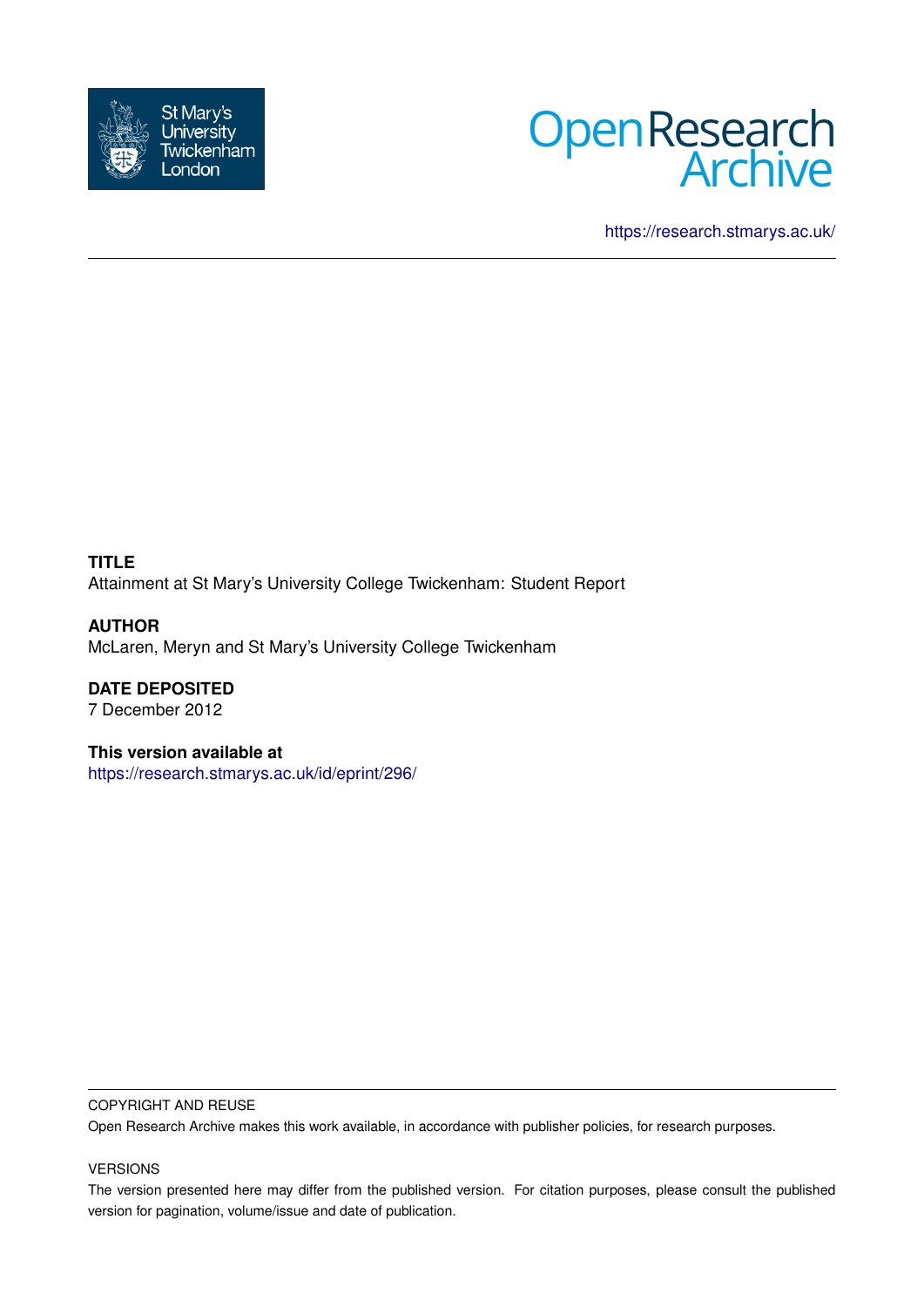# Attainment at St Mary's University College Twickenham: Student Report



Meryn McLaren November 2012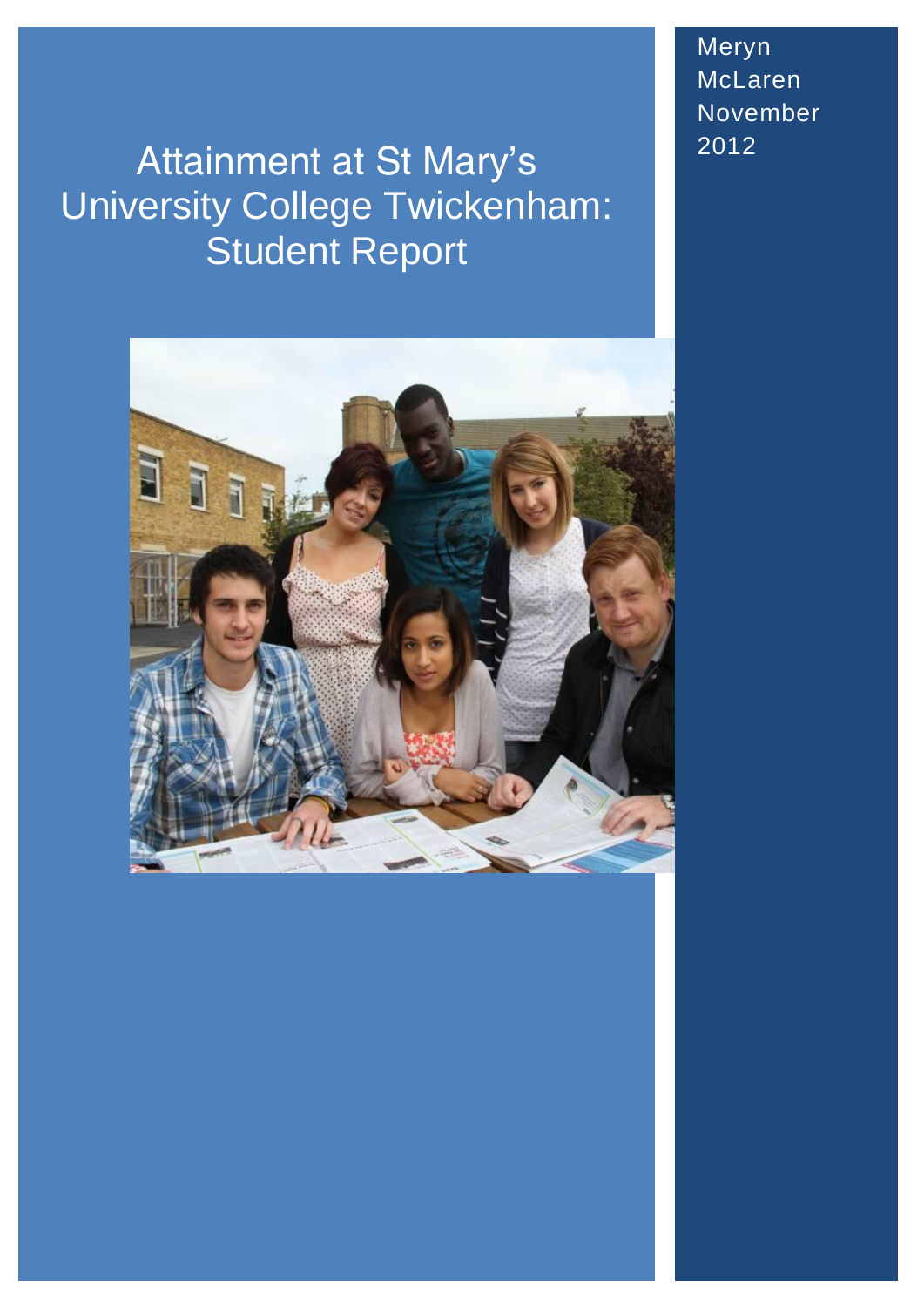# **Contents**

| Overview                                                    | p. 2  |
|-------------------------------------------------------------|-------|
| Theoretical background                                      | p. 3  |
| Key findings and recommendations                            | p. 5  |
| <b>Student</b><br>attainment:<br>variables<br>related<br>to | p. 5  |
| background, circumstance and studies                        |       |
| <b>Belief</b>                                               | p. 6  |
| Belonging and Community:                                    | p. 7  |
| Engagement                                                  | p. 8  |
| Institutional<br>issues: embedding equality<br>and          | p. 9  |
| attainment into institutional policy and practice           |       |
| Bibliography                                                | p. 10 |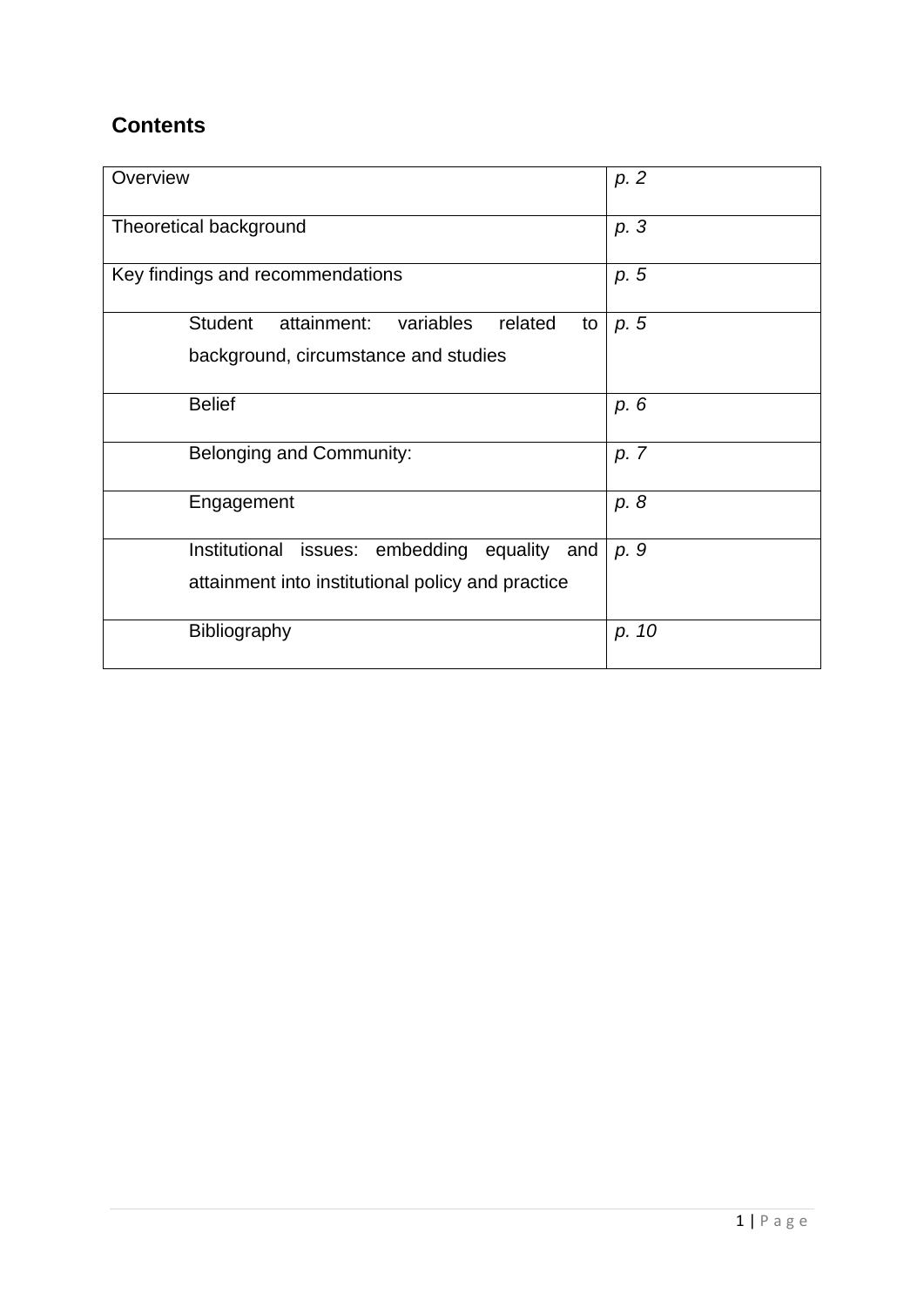# **Overview**

The aim of this report is to present the findings of the student attainment project relevant for current students, including evidence-based tips for how to make the most of your education at St Mary's. The research underpinning this work was carried out between February and August 2012 and encompassed:

- A review of academic literature and research projects conducted in other institutions.
- An analysis of St Mary's University College Registry data relating to attainment between 2007/2008 and 2011/2012.
- An analysis of student responses to the question in the National Student Survey 2011, *'Looking back on the experience, are there any particularly positive or negative aspects you would like to highlight?*'
- The development, dissemination and analysis of the Student Experience, Attainment and Retention Survey 2012, which received 146 responses.
- Indepth examination of issues related to attainment, equalities and diversities and value added measurements.
- Interviews with 1 senior staff, 5 members of academic staff and, 6 student services staff members.

The full findings and recommendations are reported in *Attainment at St Mary's University College, Twickenham* (McLaren, 2012).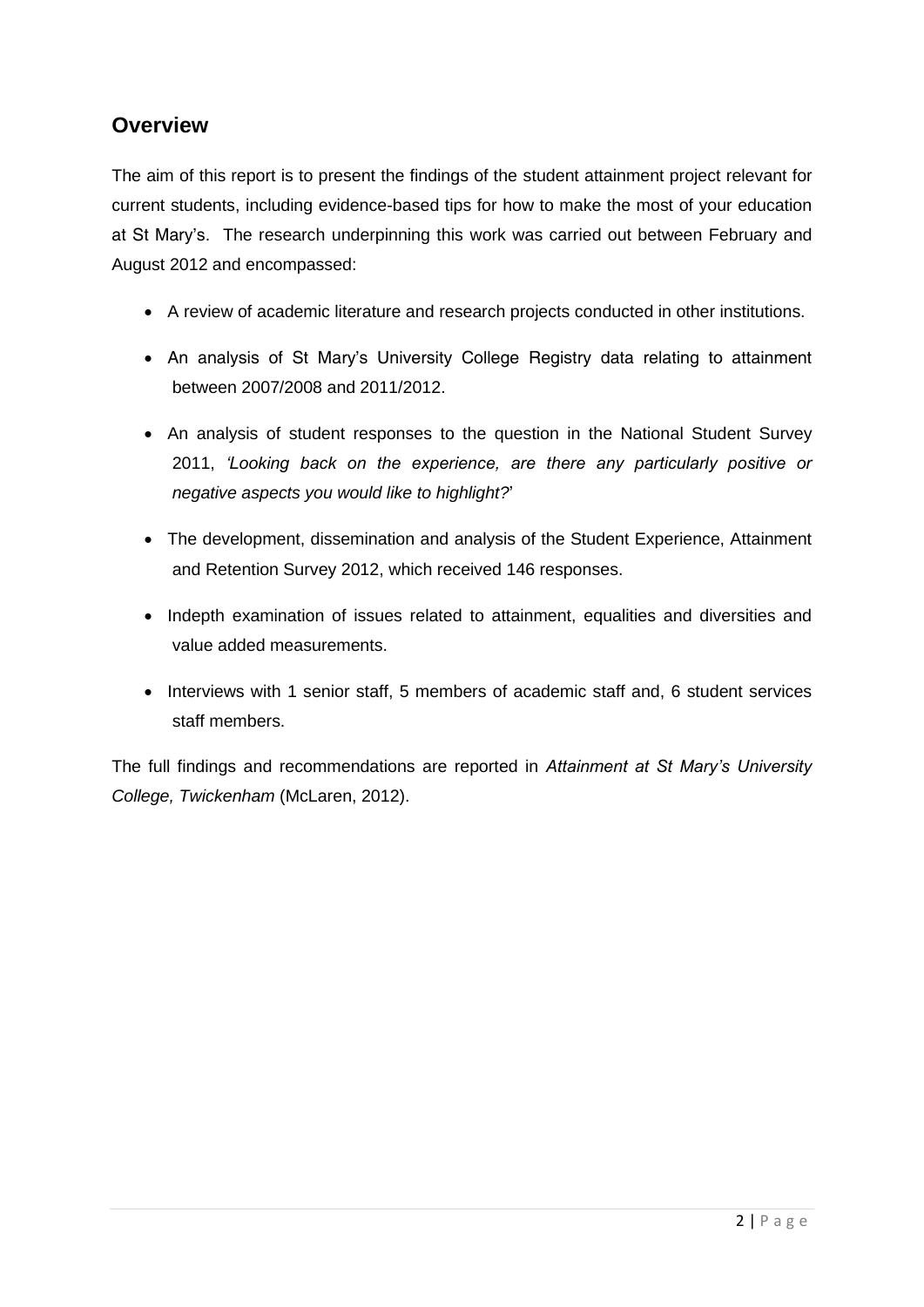# **Theoretical background – the cornerstones of student attainment**

A review of a range of literature and research on retention and success was conducted and the findings from these studies were amalgamated to construct the model below. The model captures the four principal elements – or cornerstones – of student attainment and how they feed into each other. High quality and innovative teaching and learning is obviously crucial to student success (Pedagogic Quality, 2011) but it is also greatly influenced by the other three cornerstones. Belief encompasses not just the belief and confidence that students have in themselves, but also how academic and university staff regard them and mutual expectations (Clouder & Adefila, 2011a, 2011b: see Table 1 below). Student and staff belief, in turn, affects the extent to which postive staff-student and peer relationships are able to form and how much a part of the university community the students are able to feel themselves to be. Feeling isolated from the university can have a negative affect on student attainment if they begin to think that the institution is 'not for them' and fail to engage with the learning. The relationship between engagement and belonging and community also works the other way, as barriers to academic and social engagement (for example, family responsibilities, part-time working) can stop students feeling they belong fully to the student community, as well as affecting their ability to acess the teaching and learning (Hunt *et al*, 2004; Callender, 2008; Thomas, 2012).





Factors of background and circumstance can impact these 'cornerstones' in a number of ways. Students from black and minority ethnic groups, for example, may have lower levels of academic confidence – self-belief – stemming from earlier educational experiences (NUS,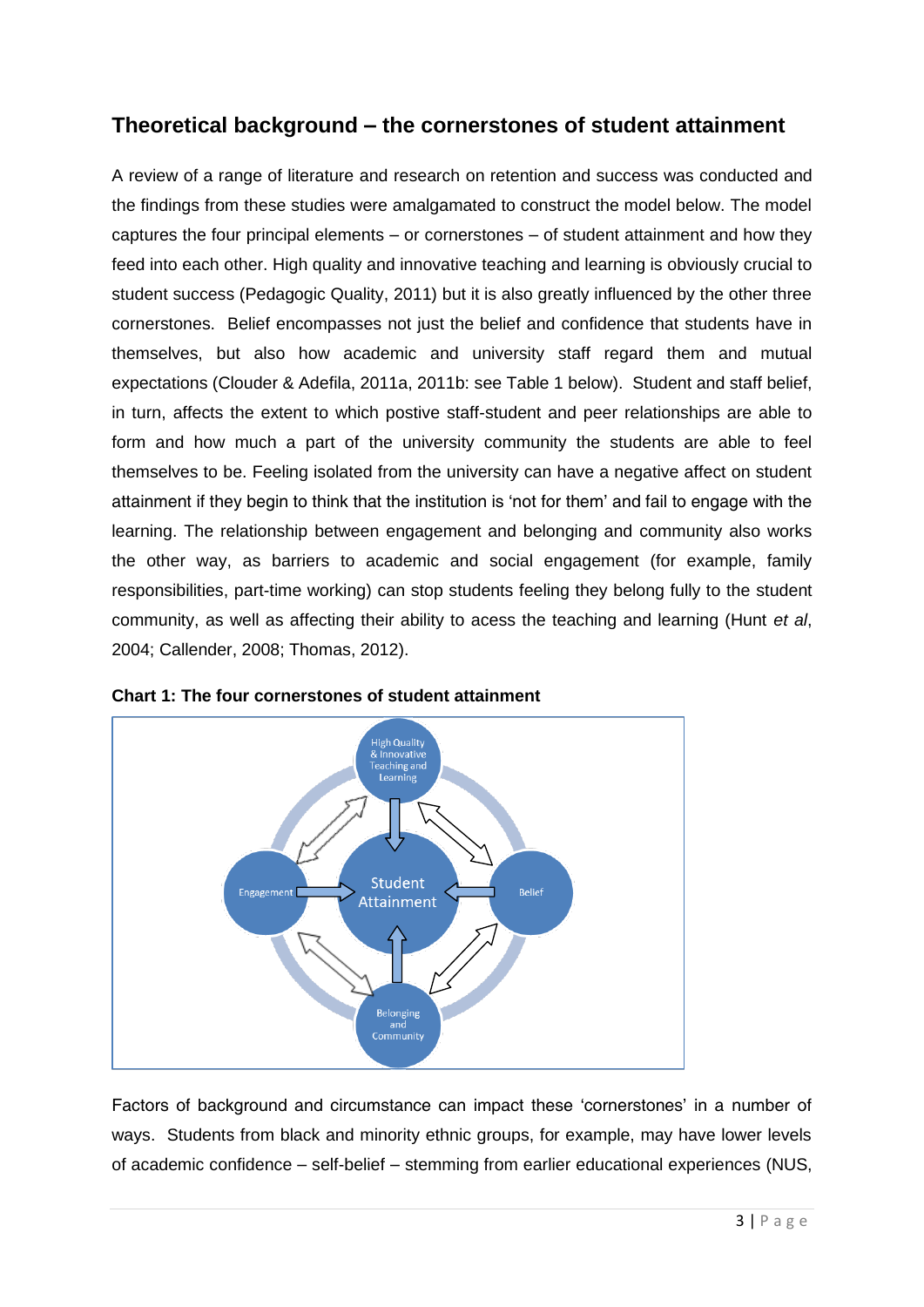2011), age and gender may affect students' responses to different types of assessment (Richardson and Woodley, 2003), and term-time employment may limit a student's capacity to engage in their academic work and the social life of the institution. By being mindful of how student characteristics or circumstance may affect responses to teaching and learning, engagement, belonging and community, and belief, it should be possible to reduce these attainment gaps whilst taking approaches to the problem which benefit the entire student – and staff – body. Students, equally, should be aware of how their own behaviours can impact their learning. Researchers from the University of Wolverhampton compiled a list of ten things students can do to improve degree attainment, which pulls together ideas around achievent, belief and community:

# **Table 1: Ten things students can do to improve degree attainment**

#### **Achievement**

1. Beware plagiarism is punished severely. Embrace the learning process and ensure you acknowledge and value your ability to learn and develop critical skills, intellectual capabilities and competencies for presenting/articulating ideas.

2. Ask questions – lots of them. Ask yourself, ask your classmates, ask lecturers and tutors; even after your have been accessed, you can continue to sharpen your skills. The feedback you obtain from your assessments can help you get even better grades! 3. Understand your preferences for meeting deadlines so you can effectively plan to submit your assessments on time. Some prefer to start and complete assignments immediately they get their questions, others will think about the structure and content for days before completing the work close to the deadline. Aim to submit a first rate assignment. Be completely satisfied you have put in maximum effort on your part.

## **Belief**

4. You should aim to get top marks on all your modules. Believe in your ability to do well at University. You were smart enough to GET IN!!!

5. Learning can be fun! Your attitude towards your learning is a fundamental feature of to how well you do now and how you will be able to apply your knowledge when you are employed

6. Be instrumental – take control of your own learning by showing you are interested. Understand that your lecturers will like to know that you are ready to engage, interested in the learning process and ultimately your chosen career.

## **Community**

7. Understand the requirements of your department and how assessments are weighted on your course. Dedicate more time and effort to modules potentially could make a marked difference to your grade. This may be your dissertation or a final year project. Focus on the prize, this means a lot of hard work but there is room for fun if you manage your time properly

8. Research shows that learning takes place more readily in collaborative groups. Learn to establish good relationships in a mix of groups

9. You do not have to love your lecturers but it will do you good to engage with them based on a respect and trust steered dimension.

10. In it to win it? Your employers will like to know you are a good life long learner are you?

4 | P a g e [Adapted from Clouder & Adefila (2011b) *Ten Things Students Can do to Improve Degree Attainment:*  <http://www2.wlv.ac.uk/celt/Projects/DISA/Ten%20things%20student.pdf> (Accessed 18<sup>th</sup> May 2012)]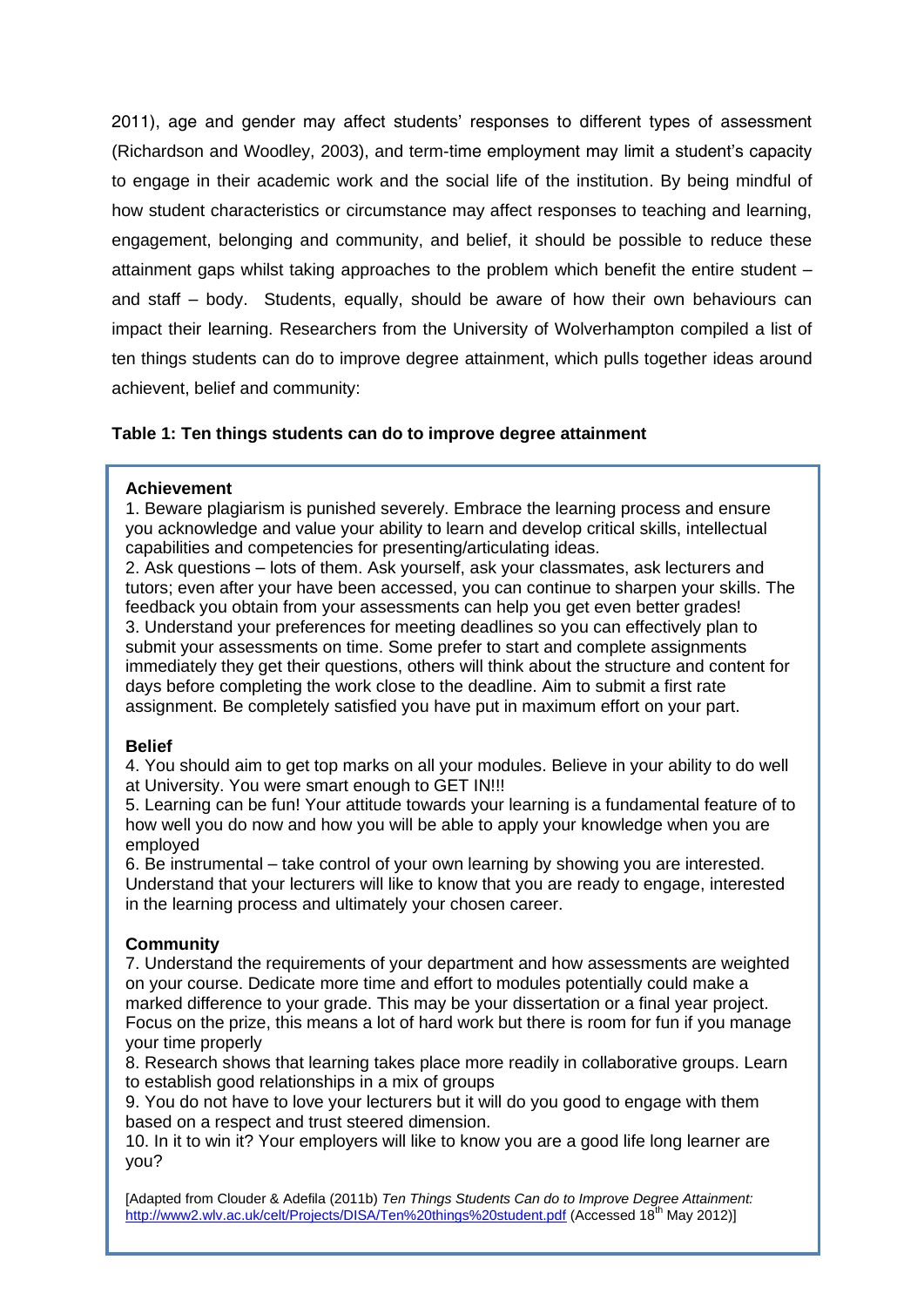# **Key findings and recommendations**

## **Student attainment: variables related to background, circumstance and studies**

 *Background issues: The ethnicity and gender gap, attainment differences between Schools and joint honours courses* 

Attainment patterns at St Mary's reflect nationwide trends in terms of the attainment gap between male and female students, and white students and students of other ethnicities. There is therefore also a close correlation between average grades awarded in the different academic Schools and those Schools' intake of students with particular backgrounds in terms of gender, ethnicity and Qualifications on Entry. Analysis of registry data also shows that more lower grades are awarded to students studying Joint courses (and in particular those whose courses span two Schools) than those studying towards Single Honours degrees. There are manifold reasons behind these attainment differences, including how backgrounds may interlink with a range of other factors such as students' prior educational experiences, family income and the necessity of combining study with term-time employment.

From 2012/2013, targeted support is being given to students from non-traditional backgrounds (i.e. students entering St Mary's from areas of low higher education participation or with alternative qualifications) not only in the form of Get Set for Success, the Pre-Entry Programme, but also through School-based Learning Advisors and Programmebased peer-mentors. Although Learning Advisor support is to focus primarily on students with non-A-Level entry qualifications, the close correlation between this and ethnicity means that this can be expected to have a positive effect on current BME attainment gaps. Evidence from interventions carried out elsewhere, together with responses to the surveys and interviews analysed for this project suggest that focusing on issues such as transition to university, students' academic confidence and study skills could be effective in tackling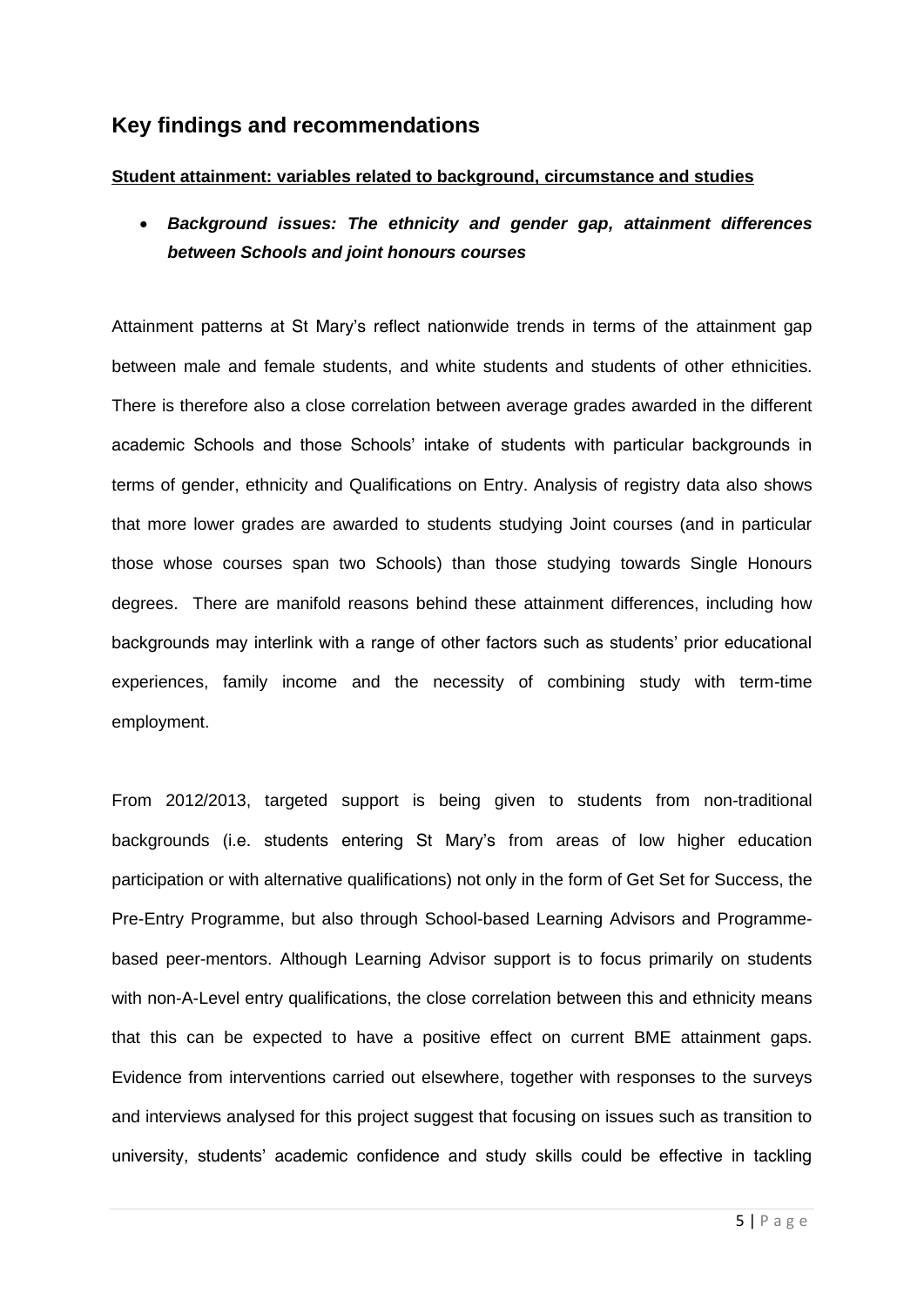attainment variation. The Learning Advisors will also help coordination between Programmes and Schools to ensure that Joint honours students do not 'fall through the gaps'.

*The effect of these interventions on the key performance outcomes of retention and success in these groups of students need to be closely monitored and evaluated at both School and institutional level. Action also needs to be taken on an institutional policy level to explicitly link equality issues with attainment.* 

*Academic staff will be encouraged to* maintain an awareness of the particular issues that students on their Programmes face (including as a result of their previous educational experiences) and tailor assessment methods, study skills within modules, and accessibility of teaching materials off-campus accordingly to ensure that no group is unfairly disadvantaged.

*Students can help address the gap by: ensuring you know how to access relevant support* services, such as the Skills Shop. Take advantage of self-reflection opportunities such as the Settling In Activity (available on the Personal section of simmsCAPital). You can also play an active role in interventions to help fellow students by volunteering to become a peer mentor.

#### **Belief:**

## *Expectations*

The mismatch of expectations can be a key cause of student dissatisfaction and failure to achieve what they are capable of, and was a key issue mentioned as a barrier to attainment in a number of interviews with academic staff. This is reflected from the opposite perspective by analysis of the Student Experience, Attainment and Retention survey 2012 which showed a strong positive relationship between students who agreed their Programme met their expectations and those who agreed they were on course to achieve what they should academically.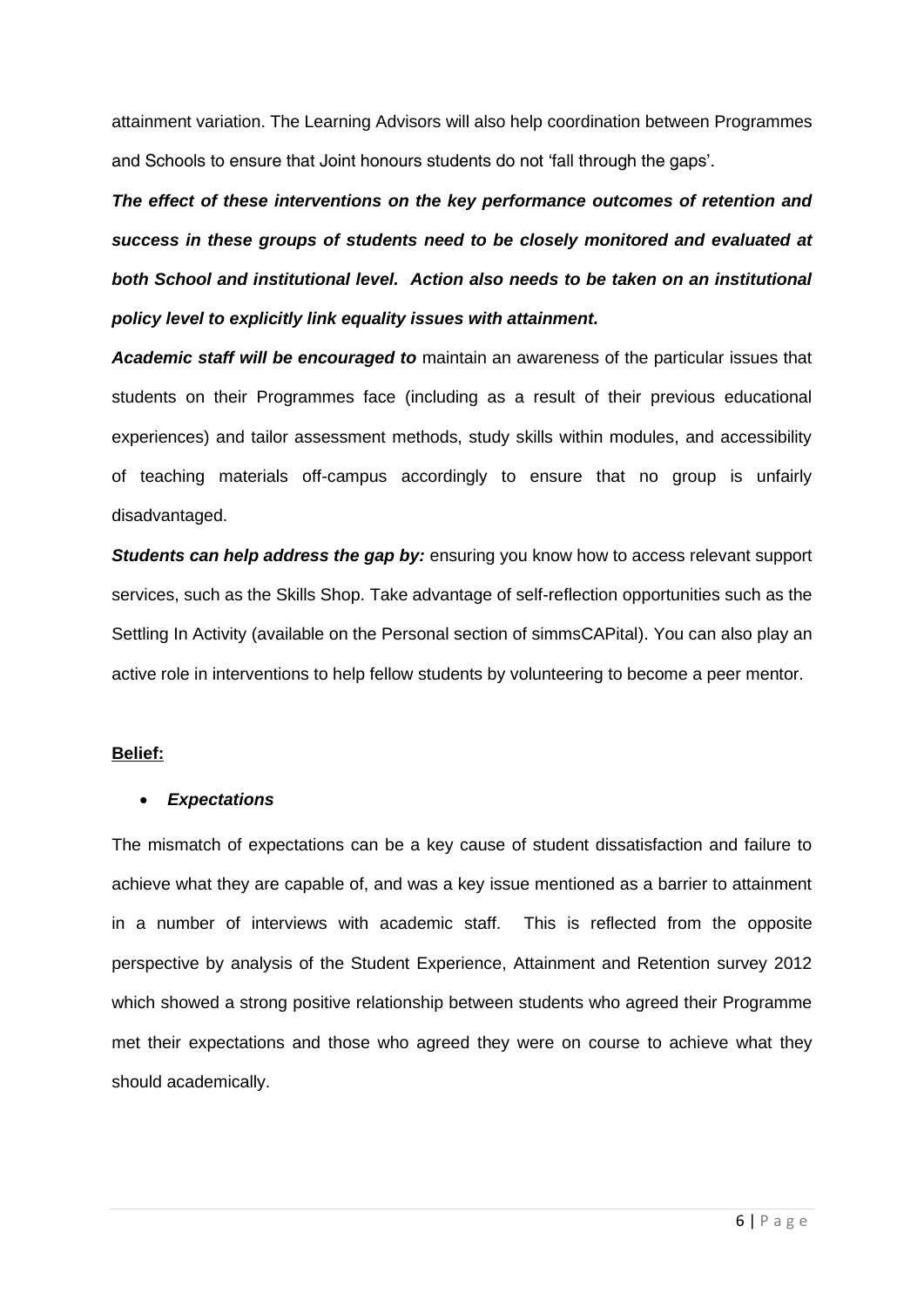*Academic staff will be encouraged to* make expectations clear at the outset of a module, both in terms of what they expect from their students and what their students should expect from them.

**Students can help address the gap by:** becoming involved in revising St Mary's Student Charter.

# **Belonging and Community:**

# *Student Support*

St Mary's has a very strong student support service, but should always keep an open mind to new innovations and ideas for further improvement, particularly in terms of ways to integrate student services more closely with academic support.

*Academic staff will be encouraged to* look at ways to further integrate academic and pastoral support further should be looked at.

*Students can help address the gap by maintaining an awareness of the current Student* Services offer and making suggestions for improvements.

# **Student Societies**

Currently St Mary's has a fairly narrow range of clubs and societies.

*In order to promote a more inclusive student community ethos St Mary's Student Union should actively promote the establishment of a wider range of clubs and societies, particularly cultural clubs and clubs related to academic courses, so that students who are not interested in Sports feel less marginalised. The joining fees of clubs should also be examined to ensure that costs are as low as possible and do not disadvantage students from low socio-economic backgrounds.*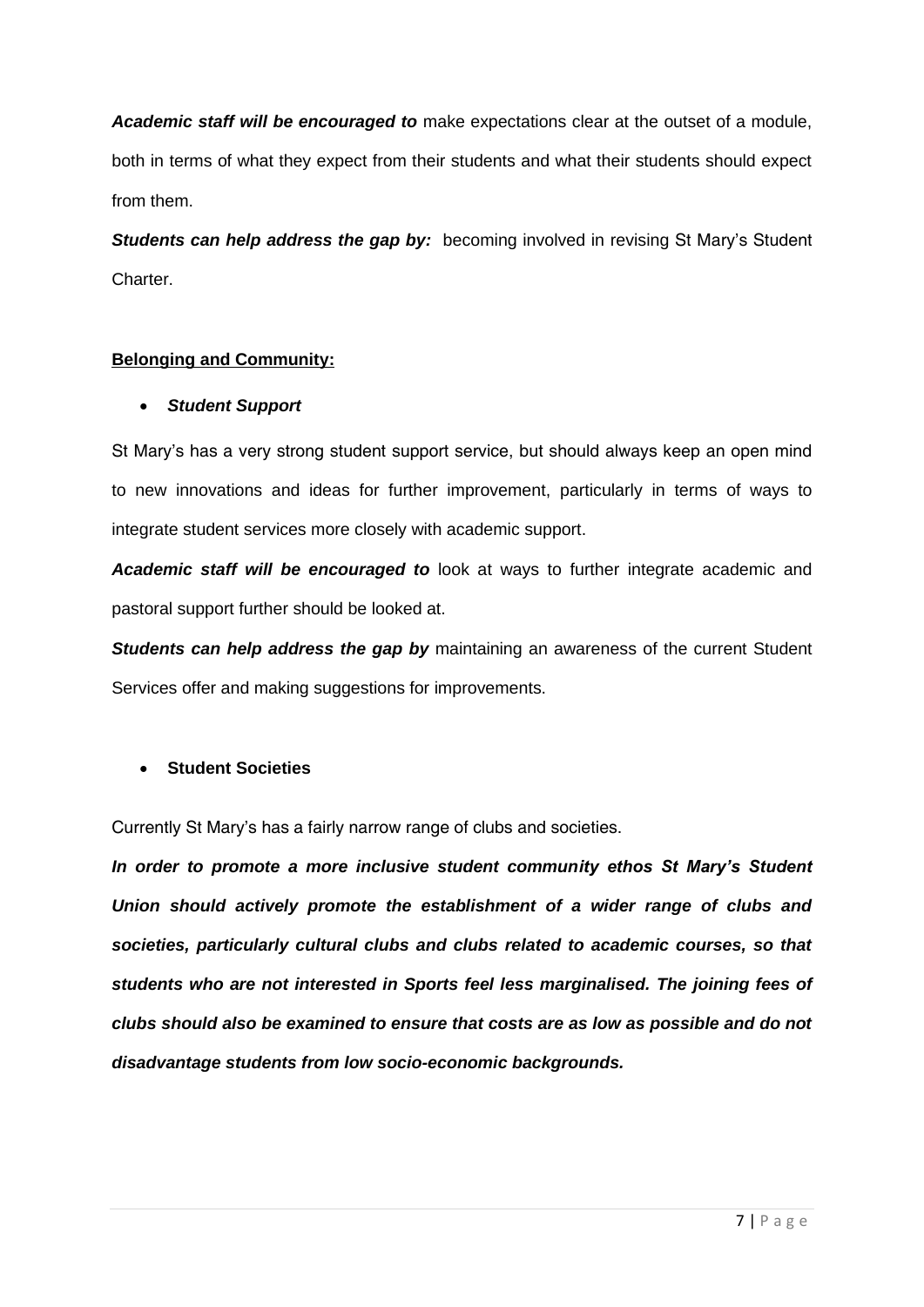## **Engagement**

#### *Communication*

The National Student Survey 2011 revealed that communication issues are seen as a problem by some students, particularly regarding last minute changes of times and location of lectures and seminars.

*Academic staff will be encouraged to* inform students of changes in times or location of teaching as soon as possible, ideally 24 hours beforehand. This could be done, for example, by e-mail and/or text message.

**Students can help address the gap by** ensuring that their contact details are up to date and regularly checking their St Mary's e-mail account.

## *Term time employment*

Term time employment has been identified in a number of studies as having a major impact upon attainment. This does not seem to be a factor that students themselves recognise as being detrimental to their academic work: of the respondents to the Student Experience, Attainment and Retention Survey 2012, but university staff acknowledge that students' extrauniversity commitments can have a negative effect on their work. Recognising that undertaking paid employment is essential for many students to make ends meet and the difficulties of implementing a suggested maximum number of working hours per week, this report recommends that other measures are trialled to get the message across about the potential pitfalls of term time employment.

*St Mary's University College will be encouraged to* introduce a compulsory workshop session into induction week that focuses on issues such as time-management and balancing academic and other commitments, as well as to consider introducing guidance for recommended numbers of hours worked in employment per week during term time.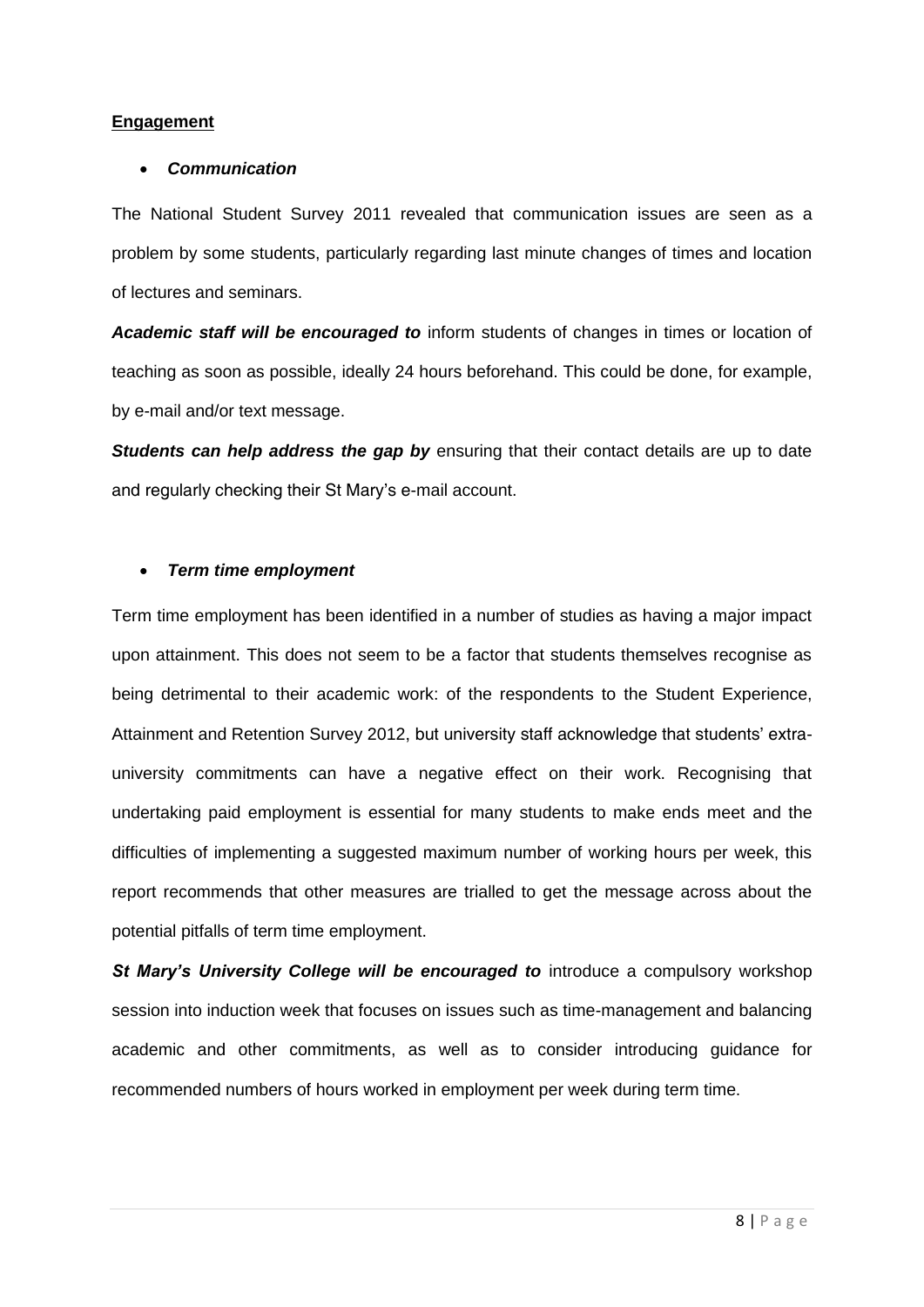*Students can help address the gap by* trying to strike the right balance between study and paid employment and avoid missing lectures for the sake of term-time work. The Careers Service can help you find 'university friendly' jobs, including some on campus.

# **Institutional issues: embedding equality and attainment into institutional policy and practice**

**University Single Equality Scheme 2012-2015**

St Mary's Single Equality Scheme 2012-2015 states that 'the University College is working to ensure that it engages in inclusive practice, particularly in regard to employment and teaching and learning' and that 'equality and diversity also has to be addressed as part of the validation and revalidation of programmes and annual monitoring' (SMUC, 2012).

*These statements are to be welcomed but this report also recommends that matters of attainment should also be included and given adequate prominence in the new Scheme. The author hopes the Single Equality Scheme will remain true to its word as an 'evolving document' and will incorporate more solid references to student attainment.*